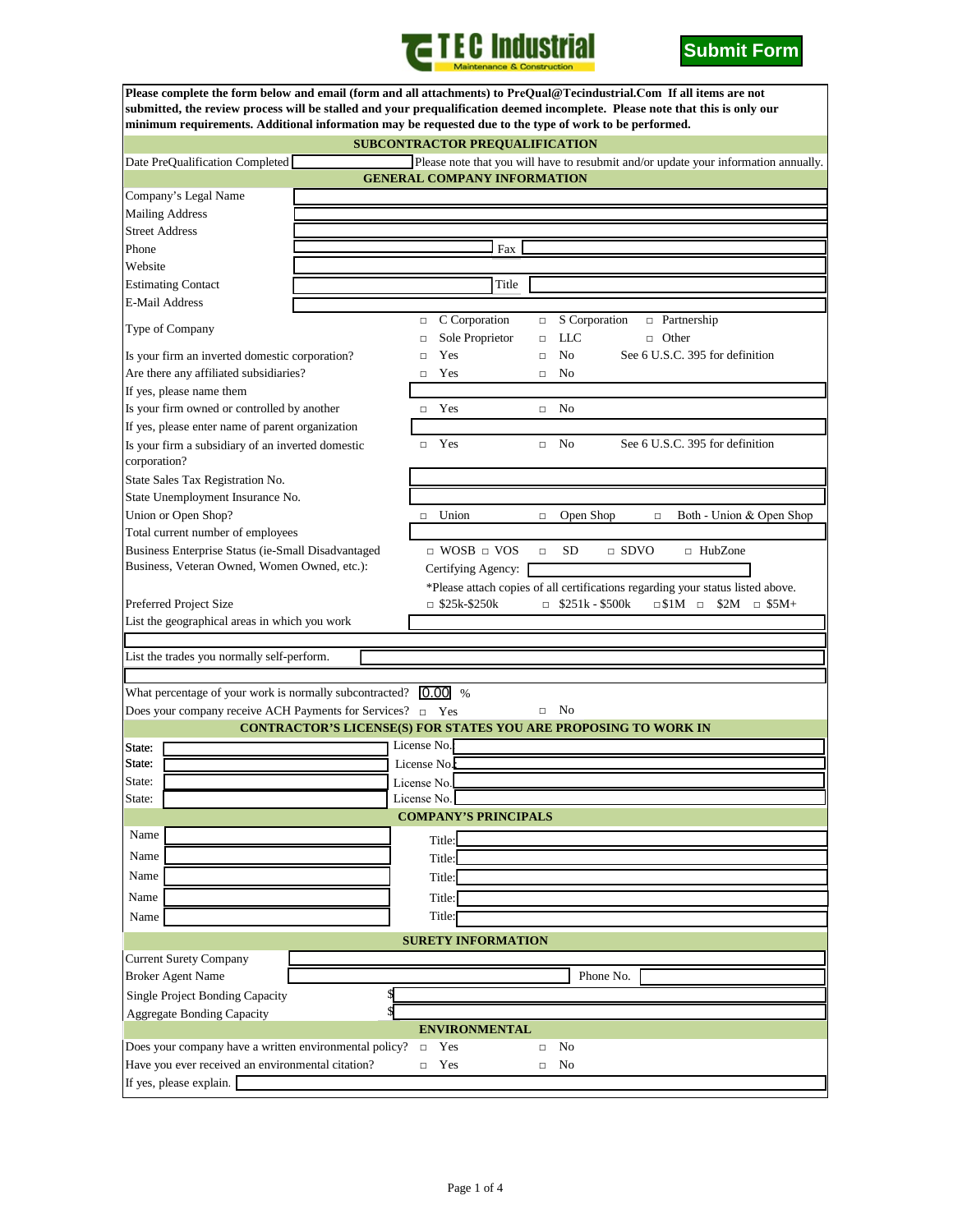



| <b>SAFETY INFORMATION (ATTACH OSHA 300 LOGS &amp; EMR WORKSHEETS)</b>                                                                                                      |                                                                             |                                 |              |            |                          |           |               |
|----------------------------------------------------------------------------------------------------------------------------------------------------------------------------|-----------------------------------------------------------------------------|---------------------------------|--------------|------------|--------------------------|-----------|---------------|
| Company Safety Professional:                                                                                                                                               |                                                                             |                                 |              |            |                          |           |               |
| Title:                                                                                                                                                                     |                                                                             |                                 |              |            |                          |           |               |
| Telephone:                                                                                                                                                                 |                                                                             |                                 |              |            |                          |           |               |
| Email:                                                                                                                                                                     |                                                                             |                                 |              |            |                          |           |               |
| Total # of full time employees:                                                                                                                                            |                                                                             | Total # of part time employees: |              |            |                          |           |               |
| OSHA 300 Information (Entire Company)                                                                                                                                      |                                                                             |                                 | Current Year |            | Previous Year            |           | 2 Years Prior |
| A. OSHA Recordable Incident Rate                                                                                                                                           |                                                                             |                                 |              |            |                          |           |               |
| <b>B.</b> Lost Time Incident Rate                                                                                                                                          |                                                                             |                                 |              |            |                          |           |               |
| C. Number of Recordable Injury Cases                                                                                                                                       |                                                                             |                                 |              |            |                          |           |               |
|                                                                                                                                                                            |                                                                             |                                 |              |            |                          |           |               |
| D. Number of Lost Time Incidents/Illnesses<br>E. Number of Days Away from Work                                                                                             |                                                                             |                                 |              |            |                          |           |               |
|                                                                                                                                                                            |                                                                             |                                 |              |            |                          |           |               |
| F. Number of Fatalities                                                                                                                                                    |                                                                             |                                 |              |            |                          |           |               |
| G. Total Employee Hours Worked                                                                                                                                             |                                                                             |                                 |              |            |                          |           |               |
| *** Note: For A&B use the formula: Incidents multiplied by 200,000 then divided by # of Employee Hours Worked.                                                             |                                                                             |                                 |              |            |                          |           |               |
| Experience Modification Rate (EMR)                                                                                                                                         |                                                                             |                                 | Current Year |            | Previous Year            |           | 2 Years Prior |
|                                                                                                                                                                            |                                                                             |                                 |              |            |                          |           |               |
| Has your company received any OSHA citations in the last 3 years? ** Please provide<br>details on an attachment, including what you've done to prevent another occurrence. |                                                                             |                                 |              |            | $\sqcap$ YES             | $\Box$ NO |               |
|                                                                                                                                                                            |                                                                             |                                 |              |            |                          |           |               |
| Do you have corporate safety goals and objectives?                                                                                                                         |                                                                             |                                 |              |            | $\Box$ YES               | $\Box$ NO |               |
| Do you have a Health & Safety Manual?                                                                                                                                      |                                                                             |                                 |              |            | $\Box$ YES               | $\Box$ NO |               |
| *** Include copy of Health & Safety Manual                                                                                                                                 |                                                                             |                                 |              |            |                          |           |               |
| Do your supervisors hold safety meetings?                                                                                                                                  |                                                                             |                                 |              |            | $\Box$ YES               | $\Box$ NO |               |
| If yes, how often?                                                                                                                                                         |                                                                             |                                 |              |            |                          |           |               |
| Does your company provide job appropriate PPEs?                                                                                                                            |                                                                             |                                 |              |            | $\Box$ YES               | $\Box$ NO |               |
| Do you conduct field safety inspections to determine compliance with applicable                                                                                            |                                                                             |                                 |              |            | $\Box$ YES               | $\Box$ NO |               |
| federal, state, local and company regulations/procedures?                                                                                                                  |                                                                             |                                 |              |            |                          |           |               |
| If yes, who performs the inspection?                                                                                                                                       |                                                                             |                                 |              |            |                          |           |               |
| Are Inspection reports, including vehicular and equipment, generated?                                                                                                      |                                                                             |                                 |              |            | $\Box$ YES               | $\Box$ NO |               |
| If yes, who generates the report and how often?                                                                                                                            |                                                                             |                                 |              |            |                          |           |               |
| Do you have a follow-up system to track items identified during safety inspections?                                                                                        |                                                                             |                                 |              |            | $\Box$ YES               | $\Box$ NO |               |
| Do you have a documented pre-job or new employee occupational safety & health<br>$\Box$ YES                                                                                |                                                                             |                                 |              |            | $\Box$ NO                |           |               |
| orientation program?                                                                                                                                                       |                                                                             |                                 |              |            |                          |           |               |
| Do you have a documented occupational safety $\&$ health training program for newly hired                                                                                  |                                                                             |                                 |              |            | $\Box$ YES               | $\Box$ NO |               |
| or promoted first line supervisors or foremen?                                                                                                                             |                                                                             |                                 |              |            |                          |           |               |
| If yes, who conducts training (name, title)?                                                                                                                               |                                                                             |                                 |              |            |                          |           |               |
|                                                                                                                                                                            | Please check all elements below that are delivered by your training program |                                 |              |            |                          | $\Box$ NO |               |
|                                                                                                                                                                            | Injury/Incident/Near-Miss                                                   |                                 |              |            | $\Box$ YES<br>$\Box$ YES | $\Box$ NO |               |
| <b>First Aid Procedures</b>                                                                                                                                                | <b>Emergency Procedures</b>                                                 |                                 |              |            | $\Box$ YES               | $\Box$ NO |               |
|                                                                                                                                                                            |                                                                             |                                 |              |            | $\Box$ YES               | $\Box$ NO |               |
|                                                                                                                                                                            | Hazard recognition                                                          |                                 |              |            | $\Box$ YES               | $\Box$ NO |               |
| <b>Incident Reporting</b>                                                                                                                                                  |                                                                             |                                 |              |            | $\Box$ YES               | $\Box$ NO |               |
| Job Hazard Analysis<br><b>Respiratory Protection</b>                                                                                                                       |                                                                             |                                 |              |            | $\Box$ YES               | $\Box$ NO |               |
| <b>Safety Tailgates</b>                                                                                                                                                    |                                                                             |                                 |              |            | $\Box$ YES               | $\Box$ NO |               |
| Does your company have a Drug Free Workplace Program?                                                                                                                      |                                                                             |                                 |              |            | $\Box$ YES               | $\Box$ NO |               |
| Does this program include the following testing?                                                                                                                           |                                                                             |                                 |              |            |                          |           |               |
| Pre-Employment                                                                                                                                                             |                                                                             |                                 |              |            | $\Box$ YES               | $\Box$ NO |               |
| Random                                                                                                                                                                     |                                                                             |                                 |              |            | $\Box$ YES               | $\Box$ NO |               |
| Post Incident                                                                                                                                                              |                                                                             |                                 |              |            | $\Box$ YES               | $\Box$ NO |               |
| Reasonable suspicion                                                                                                                                                       |                                                                             |                                 |              |            | $\Box$ YES               | $\Box$ NO |               |
| Does your company conduct and document injury, incidents, and near-miss investigations?                                                                                    |                                                                             |                                 |              | $\Box$ YES | $\Box$ NO                |           |               |
| If yes, who conducts the investigations? (name, title)                                                                                                                     |                                                                             |                                 |              |            |                          |           |               |
|                                                                                                                                                                            |                                                                             |                                 |              |            | $\hfill\Box$ YES         | $\Box$ NO |               |
| Does your company employee background checks?<br>Are your employees Q Clearanced?                                                                                          |                                                                             |                                 |              |            | $\hfill\Box$ YES         | $\Box$ NO |               |
|                                                                                                                                                                            |                                                                             |                                 |              |            |                          |           |               |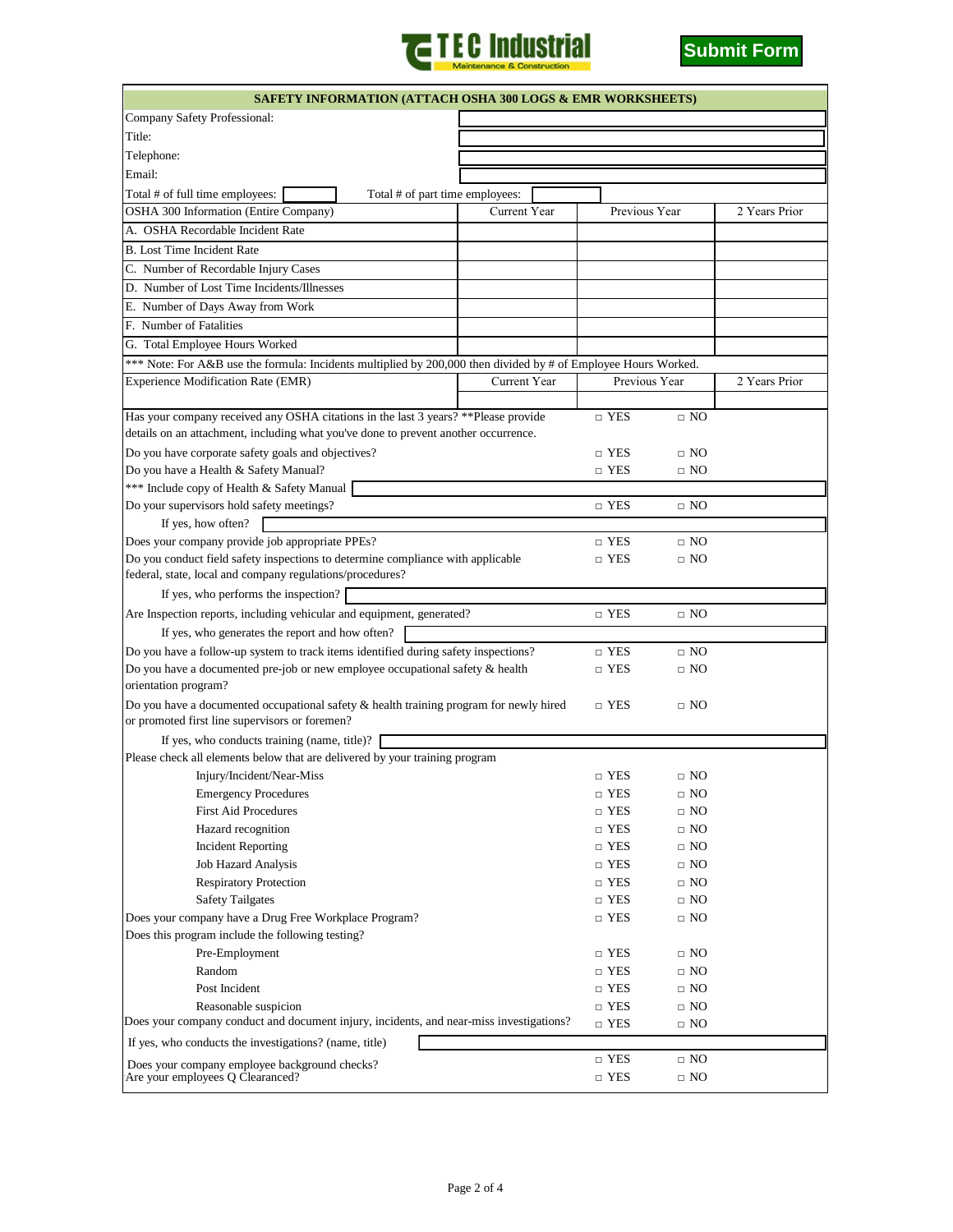



| <b>LEGAL</b>                                                                                                                         |                                                                                                                                                |        |            |                                                  |                 |  |  |
|--------------------------------------------------------------------------------------------------------------------------------------|------------------------------------------------------------------------------------------------------------------------------------------------|--------|------------|--------------------------------------------------|-----------------|--|--|
|                                                                                                                                      | Any active litigation with Owners/Other Contractor $\Box$                                                                                      |        | <b>YES</b> | $\Box$ NO                                        |                 |  |  |
| If yes, please explain.                                                                                                              |                                                                                                                                                |        |            |                                                  |                 |  |  |
|                                                                                                                                      | Any judgments against you in the last three years? $\Box$                                                                                      |        | <b>YES</b> | $\Box$ NO                                        |                 |  |  |
| If yes, please explain.                                                                                                              |                                                                                                                                                |        |            |                                                  |                 |  |  |
|                                                                                                                                      |                                                                                                                                                |        |            |                                                  |                 |  |  |
| damages?                                                                                                                             | Has your company ever been assessed liquidated                                                                                                 | $\Box$ | <b>YES</b> | $\Box$ NO                                        |                 |  |  |
| If yes, please explain.                                                                                                              |                                                                                                                                                |        |            |                                                  |                 |  |  |
| Any labor law violations?                                                                                                            |                                                                                                                                                | $\Box$ | <b>YES</b> | $\Box$ NO                                        |                 |  |  |
| If yes, please explain.                                                                                                              |                                                                                                                                                |        |            |                                                  |                 |  |  |
| contract?                                                                                                                            | Have you ever defaulted or failed to complete a                                                                                                | $\Box$ | <b>YES</b> | $\Box$ NO                                        |                 |  |  |
| If yes, please explain.                                                                                                              |                                                                                                                                                |        |            |                                                  |                 |  |  |
|                                                                                                                                      | Have you ever been terminated from a contract?                                                                                                 | $\Box$ | <b>YES</b> | $\Box$ NO                                        |                 |  |  |
| If yes, please explain.                                                                                                              |                                                                                                                                                |        |            |                                                  |                 |  |  |
|                                                                                                                                      | Have you had your license suspended/revoked?                                                                                                   | $\Box$ | <b>YES</b> | $\Box$ NO                                        |                 |  |  |
| If yes, please explain.                                                                                                              |                                                                                                                                                |        |            |                                                  |                 |  |  |
|                                                                                                                                      |                                                                                                                                                |        |            |                                                  |                 |  |  |
|                                                                                                                                      | Has your firm ever been debarred from working                                                                                                  | $\Box$ | <b>YES</b> | $\Box$ NO                                        |                 |  |  |
| on a Government project?                                                                                                             |                                                                                                                                                |        |            |                                                  |                 |  |  |
| If yes, please explain.                                                                                                              |                                                                                                                                                |        |            |                                                  |                 |  |  |
| Has your firm ever filed for Bankruptcy?                                                                                             |                                                                                                                                                | $\Box$ | YES        | $\Box$ NO                                        |                 |  |  |
| If yes, please explain and list the year.                                                                                            |                                                                                                                                                |        |            |                                                  |                 |  |  |
|                                                                                                                                      |                                                                                                                                                |        |            | SIGNIFICANT PROJECT HISTORY (ATTACH COPY)        |                 |  |  |
|                                                                                                                                      | Please attach a list of 5 significant projects within the last 3 years to include volume, scope of work and contract amount.                   |        |            |                                                  |                 |  |  |
|                                                                                                                                      |                                                                                                                                                |        |            | <b>INSURANCE INFORMATION (ATTACH SAMPLE COI)</b> |                 |  |  |
|                                                                                                                                      | Insurance requirements will vary from client-to-client and potentially project-to-project. Please note that you will be required to name T E C |        |            |                                                  |                 |  |  |
|                                                                                                                                      | Industrial and the owner as Additionally insured. Please attach your standard COI.                                                             |        |            |                                                  |                 |  |  |
| <b>Insurance Broker Name:</b>                                                                                                        |                                                                                                                                                |        |            |                                                  |                 |  |  |
| ADDITIONAL INFORMATION (OPTIONAL)<br>Please provide any additional information you may feel is beneficial in our evaluation process. |                                                                                                                                                |        |            |                                                  |                 |  |  |
|                                                                                                                                      |                                                                                                                                                |        |            |                                                  |                 |  |  |
|                                                                                                                                      |                                                                                                                                                |        |            |                                                  |                 |  |  |
|                                                                                                                                      |                                                                                                                                                |        |            |                                                  |                 |  |  |
|                                                                                                                                      |                                                                                                                                                |        |            |                                                  |                 |  |  |
|                                                                                                                                      |                                                                                                                                                |        |            | <b>CUSTOMER REFERENCES</b>                       |                 |  |  |
| Please list three (3) customer references.                                                                                           |                                                                                                                                                |        |            |                                                  |                 |  |  |
| Company Name:                                                                                                                        |                                                                                                                                                |        |            |                                                  |                 |  |  |
| Contact Name:                                                                                                                        |                                                                                                                                                |        |            |                                                  | Title/Position: |  |  |
| Phone Number:                                                                                                                        |                                                                                                                                                |        |            |                                                  | Email:          |  |  |
|                                                                                                                                      |                                                                                                                                                |        |            |                                                  |                 |  |  |
| Company Name:                                                                                                                        |                                                                                                                                                |        |            |                                                  |                 |  |  |
| Contact Name:                                                                                                                        |                                                                                                                                                |        |            |                                                  | Title/Position: |  |  |
| Phone Number:                                                                                                                        |                                                                                                                                                |        |            |                                                  | Email:          |  |  |
|                                                                                                                                      |                                                                                                                                                |        |            |                                                  |                 |  |  |
| Company Name:                                                                                                                        |                                                                                                                                                |        |            |                                                  |                 |  |  |
| Contact Name:                                                                                                                        |                                                                                                                                                |        |            |                                                  | Title/Position: |  |  |
| Phone Number:                                                                                                                        |                                                                                                                                                |        |            |                                                  | Email:          |  |  |